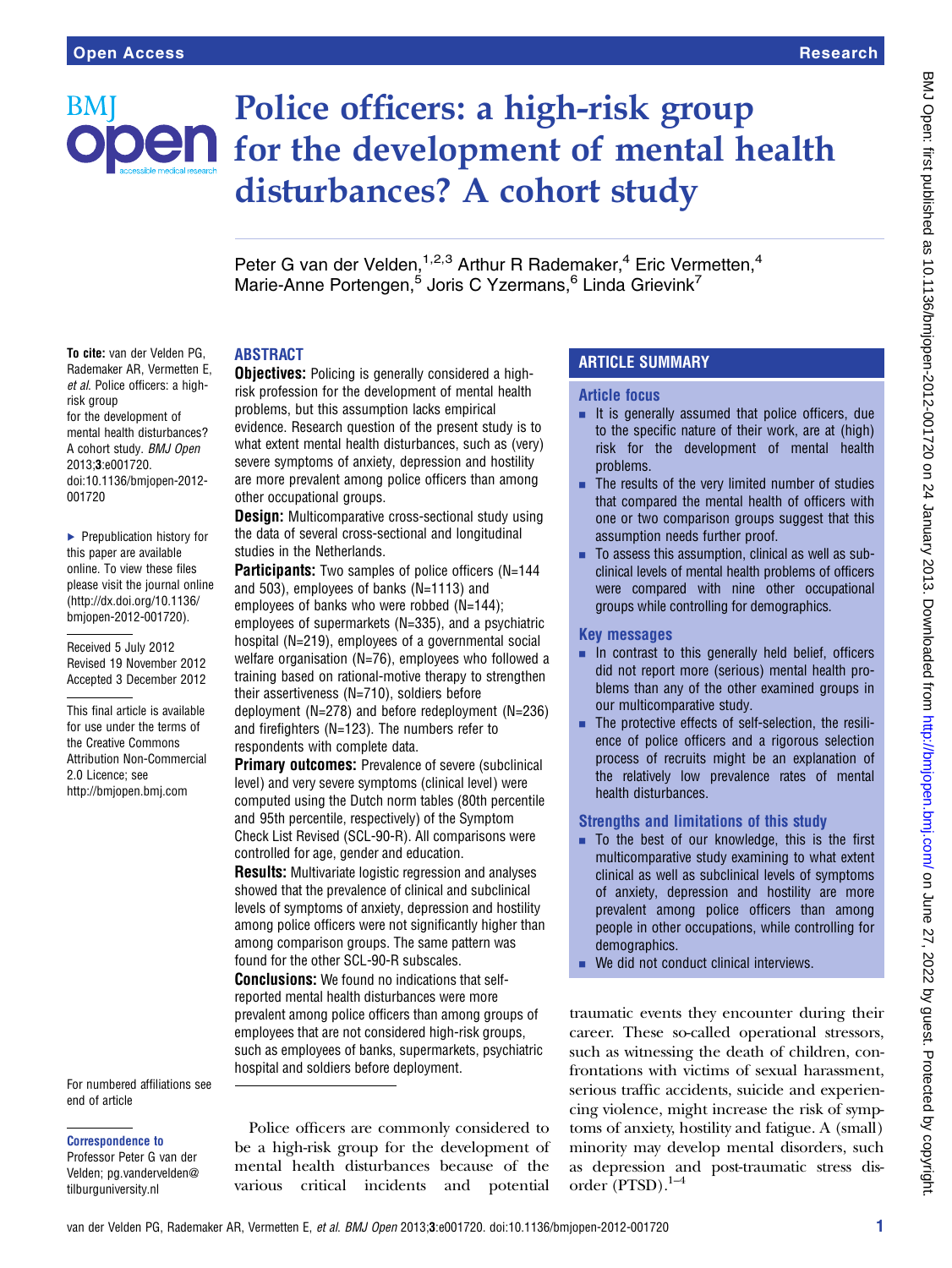# Police and mental health

However, research in the past 20 years among police officers has shown that organisational stressors such as conflicts, work load and lack of support are more likely to be adverse sources of stress than operational stressors. In other words, although police officers are more frequently confronted with critical incidents than for example employees of banks or supermarkets, organisational stressors—which are not specific for the police appear to have more impact on health and well-being than (daily) operational stressors.<sup>2</sup> <sup>5-7</sup>

This may explain the outcomes of a study<sup>8</sup> in the UK which ranked 26 professions according to their scores on general psychological well-being and physical health. The rank orders for police officers was 9th and 11th, with the first place denoting the professional occupation with the highest absolute mean score of health problems. Teachers, a professional group that is not typically associated with frequent exposure to potential traumatic stressors, ranked second on both well-being and physical health. Similarly, an earlier smaller Australian comparative study reported that police officers showed significantly more favourable levels of well-being and psychological distress than school teachers and the general population (ie, Australian norm scores).9

However, to the best of our knowledge there is no, peer reviewed—published multicomparative study that (1) statistically examined differences in symptom levels between the police and several other occupational groups while also controlling for confounding factors such as age, gender and education and (2) focused on specific mental health disturbances including subclinical and clinically relevant levels of symptoms of anxiety, depression and hostility. The aim of this comparative study was to explore self-reported mental health of police officers compared to members of other professions, to investigate whether there are empirically based indications that policing may be considered a high-risk profession for the development of mental health disturbances.

#### **METHODS**

#### Samples and procedures

In the present study we compared police officers with nine other occupational groups. The presented numbers of each group refer to the number of respondents of each study group with complete data.

We compared the health of two samples of officers  $(N^{\text{group1}}=144$  and  $N^{\text{group2}}=503)$  with other occupational groups. Group 1 consisted of police officers working in the eastern part of the Netherlands (region department North and East Gelderland, response= $60\%$ ).<sup>10</sup> This group was originally selected in 2002 to provide reference data for group 2 to examine the consequences of the disaster and other critical incidents on health. Group 2 consisted of police officers who were involved in the Enschede fireworks disaster and its aftermath (The Netherlands, 2000), and participated in a survey 4 years postevent (2004, response= $80.5\%$ ).<sup>5</sup> At that time,

only one officer (0.2%) suffered from probable disasterrelated PTSD. These studies were conducted on behalf of the Dutch Ministry of Health, Welfare and Sports.

We compared the two groups of officers with the following non-clinical groups of employees participating in various Dutch studies on health and critical incidents at work. Furthermore, data from group 6 were obtained to evaluate a training programme (see below). The year of data gathering is presented between brackets and funding for each study will be described. This study is a clear example of a data-sharing research project of the researchers involved.

- ▸ Groups 3 and 4 (1991): A nationwide sample of 1257 front office employees of savings banks, of whom 11.5% experienced one or more bank robberies (Ngroup<sup>3</sup>=1113 and  $N^{\text{group4}}=144$ , respectively, response=71%).<sup>11</sup> This cross-sectional study was conducted on behalf of a Savings Banks Association, the Netherlands.
- ▸ Group 5 (1996): A random sample of mental health care professionals, that is, nurses and therapists of a psychiatric hospital (N=219 and response= $70\%$ ).<sup>12</sup> This cross-sectional study was conducted on behalf of a Psychiatric Hospital.
- ▸ Group 6 (1997–1998): Random sample of employees of various organisations, before participating in a Rational-motive therapy (RET) training (N=710, response= $74\%$ )<sup>13</sup> aimed at improving their assertiveness and well-being. The cross-sectional study was conducted on behalf of a training institute in the Netherlands.
- $\triangleright$  Groups 7 and 8 (2005–2007): Sample of 524 soldiers from a larger prospective cohort study on stressrelated disorders who were assessed prior to a 4-month deployment to Afghanistan of whom 241 were deployed before  $(N_{\text{group}}^{\text{group}}=278 \text{ and } N_{\text{group}}^{\text{group}}=236,$ respectively, response= $82.5\%$ ),<sup>14</sup> conducted on behalf of the Dutch Ministry of Defense.
- ▶ Group 9 (2002): Firefighters from the Utrecht firefighters department (N=123, response= $48\%$ ).<sup>15</sup> This cross sectional study was conducted on behalf of the Dutch Ministry of Health, Welfare and Sport.
- ▸ Group 10 (1995): Employees of a governmental social welfare organisation in the Western part of the Netherlands, who had direct contact with clients of the organisation (N=76, response= $65\%$ ).<sup>16</sup> This crosssectional study was conducted to finish the Occupational Physician education programme of the researcher.
- ▸ Group 11 (1996): A nationwide random sample of employees of local supermarkets (N=335, response=  $88\%$ ).<sup>17</sup> This cross-sectional study was conducted on behalf of a large supermarket organisation in the Netherlands.

All participants in the studies mentioned above, received written information about the scientific study aims. None of the funding organisations mentioned above were involved in the present study design, analyses and manuscript.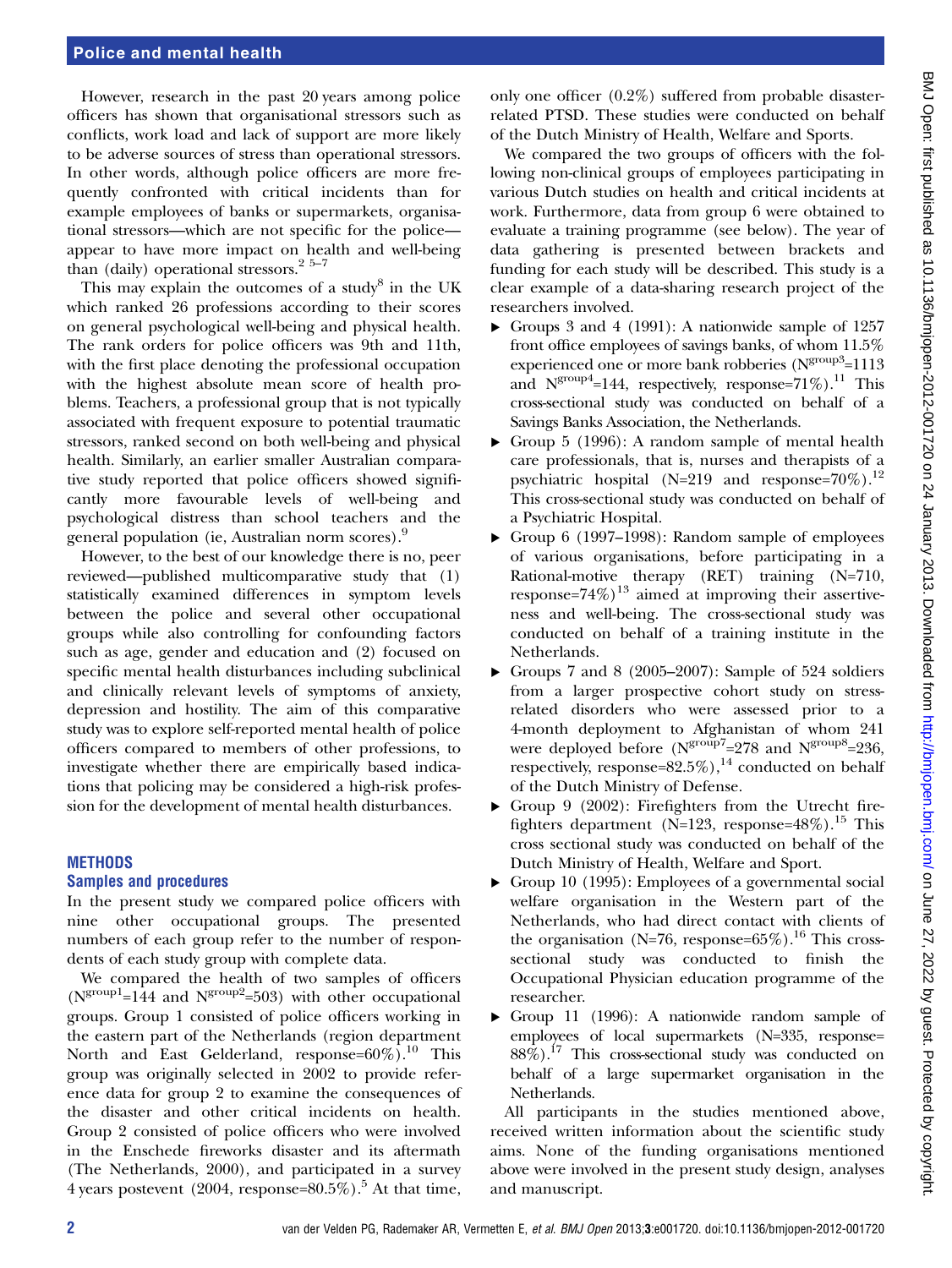## Police and mental health

dependent variables, and group membership, age, gender and education as independent variables (predictors). Analysis of variance (ANOVA) was used to examine differences in mean scores on the sum score of 17 items between groups 1, 2 and 11 while controlling for the same possible confounding factors. SPSS V.18.0 was used to perform the analyses.

#### RESULTS

The demographics are shown in table 1.  $\chi^2$ -Statistics indicated that study groups differed in gender ( $\chi^2$ =897.6, df=9, p<0.001), age ( $\chi^2$ =798, df=18, p<0.001) and educational level  $(\chi^2 = 852.4, df = 9, p < 0.001)$ .

The prevalence's of very severe symptoms (95th percentile) are presented (except for group 11) in table 2, as well as the adjusted ORs(Adj. ORs) and the 95% CI. In table 3, similar statistics are presented with respect to severe symptoms (80th percentile). A table of the bivariate ORs is available on request (see appendix A1).

Results clearly show that both groups of police officers are relatively healthy: the proportion of officers with very severe symptoms of anxiety, depression and hostility is extremely low  $(\leq1.4\%)$ . Compared to all other study groups, police officers had similar or lower prevalence of clinical levels of mental health problems according to the Adj. ORs. When using a less strict criterion of subclinical levels, that is, at least severe symptoms instead of very severe symptoms according to the norm tables, the groups of officers still ranked as groups with relatively low prevalence rates. Furthermore, the proportion of officers with severe or very severe symptoms of anxiety or depression or hostility (ie, composite variables) was not significantly higher than among other groups. Additional analyses showed similar patterns with respect to the other subscales of the SCL-90-R (data not shown).

The results of ANOVA ( $F<sup>main</sup>=25.5$ , df=2, p<0.001) and post hoc analyses reveal the 2004 sample of police officers

|                                      |      | Gender (%)   |                | Age, years $(\%)$ |           | Education (%) |                      |             |
|--------------------------------------|------|--------------|----------------|-------------------|-----------|---------------|----------------------|-------------|
|                                      | N    | <b>Males</b> | <b>Females</b> | $18 - 30$         | $31 - 45$ | $46 - 65$     | Low<br>medium medium | <b>High</b> |
| 1 Police officers                    | 144  | 86.1         | 13.9           | 4.9               | 47.9      | 47.2          | 96.5                 | 3.5         |
| 2 Police officers                    | 503  | 88.7         | 11.3           | 6.0               | 56.5      | 37.6          | 91.7                 | 8.3         |
| 3 Bank employees, not victim robbery | 1113 | 34.1         | 65.9           | 48.7              | 38.3      | 13.0          | 81.0                 | 19.0        |
| 4 Bank employees, victim robbery     | 144  | 47.3         | 52.7           | 37.8              | 44.6      | 17.6          | 79.1                 | 20.9        |
| 5 Psychiatric hospital employees     | 219  | 37.9         | 62.1           | 41.6              | 47.5      | 11.0          | 61.6                 | 38.4        |
| 6 Trainees AT                        | 710  | 68.2         | 31.8           | 29.0              | 57.9      | 13.1          | 33.8                 | 66.2        |
| 7 Soldiers, not deployed before      | 278  | 87.8         | 12.2           | 81.3              | 14.7      | 4.0           | 88.8                 | 11.2        |
| 8 Soldiers, deployed before          | 236  | 94.5         | 5.5            | 43.6              | 43.2      | 13.1          | 85.2                 | 14.8        |
| 9 Firefighters                       | 123  | 96.7         | 3.3            | 17.1              | 39.0      | 43.9          | 94.3                 | 5.7         |
| 10 Social welfare                    | 76   | 40.8         | 59.2           | 15.8              | 50.0      | 34.2          | 42.1                 | 57.9        |
| 11 Supermarkets                      | 335  | 56.1         | 43.9           | 100               |           | -             | 86.6                 | 13.4        |
| Total                                | 3885 | 61.5         | 38.5           | 41.9              | 40.9      | 17.2          | 74.1                 | 25.9        |

AT, Assertiveness Training.

Measures

Data analyses

Besides questions regarding age, gender and education, respondents of all groups, except for group 11, completed the total Symptom Check List Revised  $(SCL-90-R)$ .<sup>18 19</sup> This instrument uses a five-point Likert scale (from 1, 'not at all' to 5, 'extremely') and assesses symptoms over the previous 7 days. The validity and reliability of the Dutch SCL-90-R have proven to be satisfactory.<sup>19</sup> The Dutch cut-off scores<sup>19</sup> from 1986 for males and females of a normal population were used to identify participants with (1) at least severe symptoms of anxiety, depression, sleeping problems and hostility (80th percentile) and (2) with very severe symptoms (95th percentile) that are clinically relevant and may be indicative for a mental disorder. Group 11 was administered a brief scale consisting of 17 random items of the SCL-90-R. Our control analyses showed that the sum score of the 17 items correlated highly with the total score of the SCL-90-R across several samples (r>0.95). Education levels differed slightly across studies. We therefore made a distinction between those with high education levels (university and higher professional education) versus low-to-medium level (all other levels).

Differences in demographics were assessed using χ2 -statistics. Multivariate logistic regression analyses were used to examine to what extent very severe symptoms and severe symptoms were more prevalent among police officers, while controlling for age, gender and education level. Two composite variables on mental health were computed. The first composite variable was based on whether respondents reported very severe anxiety, very severe depression and/or very severe hostility symptoms or did not report very severe symptoms on any of these three scales. A similar composite variable was based on severe symptoms. The multivariate logistic regression analyses were repeated with these composite variables as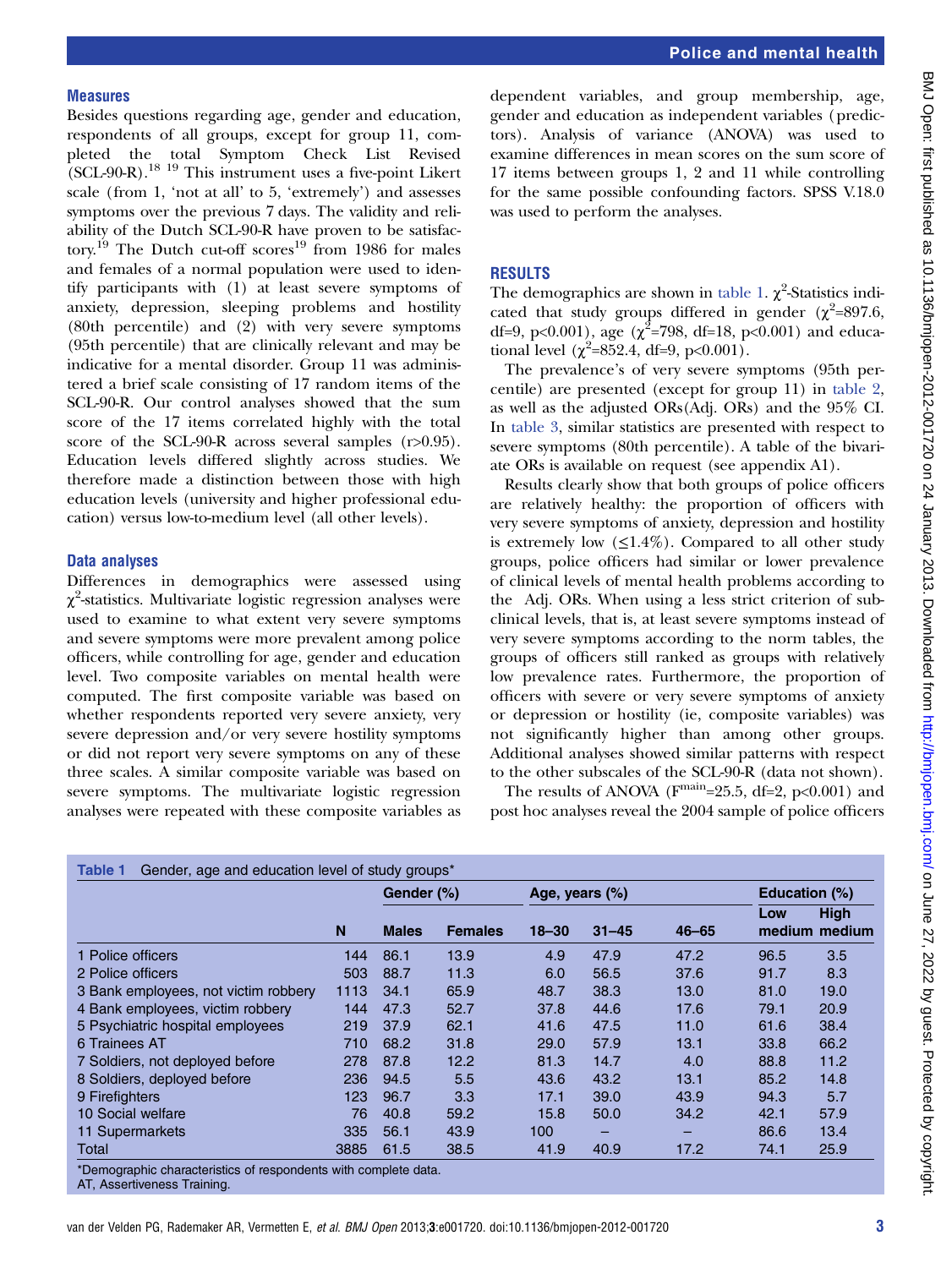van der Velden PG, Rademaker AR, Vermetten E,

et al.

BMJ Open

2013;3:e001720. doi:10.1136/bmjopen-2012-001720

|                 |                                                        |                                                                                         |                                                                              |                                                                                                                                                                                                                      |                                                      |                                                                    |                                                                                                                                            |                                                              |                                                                     | Severe depression symptoms                                                              |                                                                                                                                                                                                                       |                                                                                                                                                   |                                                      |                                                                   |                                                                                                                                   |  |  |
|-----------------|--------------------------------------------------------|-----------------------------------------------------------------------------------------|------------------------------------------------------------------------------|----------------------------------------------------------------------------------------------------------------------------------------------------------------------------------------------------------------------|------------------------------------------------------|--------------------------------------------------------------------|--------------------------------------------------------------------------------------------------------------------------------------------|--------------------------------------------------------------|---------------------------------------------------------------------|-----------------------------------------------------------------------------------------|-----------------------------------------------------------------------------------------------------------------------------------------------------------------------------------------------------------------------|---------------------------------------------------------------------------------------------------------------------------------------------------|------------------------------------------------------|-------------------------------------------------------------------|-----------------------------------------------------------------------------------------------------------------------------------|--|--|
| <b>Symptoms</b> |                                                        | Adj.                                                                                    |                                                                              |                                                                                                                                                                                                                      | Adj.                                                 |                                                                    |                                                                                                                                            | <b>Symptoms</b><br>Adj.                                      |                                                                     |                                                                                         |                                                                                                                                                                                                                       |                                                                                                                                                   |                                                      | Adj.                                                              |                                                                                                                                   |  |  |
| N               | %                                                      | <b>OR</b>                                                                               | 95% CI                                                                       | p Value                                                                                                                                                                                                              | OR                                                   | 95% CI                                                             | p Value                                                                                                                                    | N                                                            | %                                                                   | <b>OR</b>                                                                               | 95% CI                                                                                                                                                                                                                | p Value                                                                                                                                           | <b>OR</b>                                            | 95 CI                                                             | p Value                                                                                                                           |  |  |
|                 |                                                        |                                                                                         |                                                                              |                                                                                                                                                                                                                      |                                                      |                                                                    |                                                                                                                                            |                                                              |                                                                     |                                                                                         |                                                                                                                                                                                                                       |                                                                                                                                                   |                                                      |                                                                   |                                                                                                                                   |  |  |
| 9               | 6.2                                                    | $\overline{1}$                                                                          |                                                                              |                                                                                                                                                                                                                      |                                                      |                                                                    |                                                                                                                                            | 17                                                           | 11.8                                                                | $\vert$ 1                                                                               |                                                                                                                                                                                                                       |                                                                                                                                                   |                                                      |                                                                   |                                                                                                                                   |  |  |
| 17              | 3.4                                                    | 0.54                                                                                    | 0.24 to 1.24                                                                 | 0.15                                                                                                                                                                                                                 | $\mathbf{1}$                                         |                                                                    |                                                                                                                                            | 26                                                           | 5.2                                                                 | 0.41                                                                                    | 0.22 to 0.79                                                                                                                                                                                                          | 0.01                                                                                                                                              |                                                      |                                                                   |                                                                                                                                   |  |  |
| 80              | 7.2                                                    | 1.52                                                                                    | 0.73 to 3.17                                                                 | 0.26                                                                                                                                                                                                                 | 2.82                                                 | 1.61 to 4.92                                                       | 0.00                                                                                                                                       | 134                                                          | 12.0                                                                | 1.26                                                                                    | 0.72 to 2.20                                                                                                                                                                                                          | 0.41                                                                                                                                              | 3.10                                                 | 1.97 to 4.89                                                      | 0.00                                                                                                                              |  |  |
| 32              | 21.6                                                   | 5.24                                                                                    | 2.37 to 11.59                                                                | 0.00                                                                                                                                                                                                                 | 9.71                                                 | 5.14 to 18.35                                                      | 0.00                                                                                                                                       | 31                                                           | 20.9                                                                | 2.35                                                                                    | 1.22 to 4.52                                                                                                                                                                                                          | 0.01                                                                                                                                              | 5.76                                                 | 3.25 to 10.19                                                     | 0.00                                                                                                                              |  |  |
| 22              | 10.0                                                   | 2.32                                                                                    | 1.01 to 5.30                                                                 | 0.05                                                                                                                                                                                                                 | 4.31                                                 | 2.19 to 8.48                                                       | 0.00                                                                                                                                       | 36                                                           | 16.4                                                                | 1.82                                                                                    | 0.96 to 3.46                                                                                                                                                                                                          | 0.07                                                                                                                                              | 4.50                                                 | 2.59 to 7.82                                                      | 0.00                                                                                                                              |  |  |
| 161             | 22.7                                                   | 5.98                                                                                    | 2.89 to 12.35                                                                | 0.00                                                                                                                                                                                                                 | 11.27                                                | 6.53 to 19.44                                                      | 0.00                                                                                                                                       | 257                                                          | 36.2                                                                | 4.83                                                                                    | 2.77 to 8.44                                                                                                                                                                                                          | 0.00                                                                                                                                              | 11.98                                                | 7.62 to 18.82                                                     | 0.00                                                                                                                              |  |  |
| 17              | 6.1                                                    | 1.02                                                                                    | 0.43 to 2.42                                                                 | 0.97                                                                                                                                                                                                                 | 1.91                                                 | 0.93 to 3.93                                                       | 0.08                                                                                                                                       | 20                                                           | 7.2                                                                 | 0.60                                                                                    | 0.29 to 1.21                                                                                                                                                                                                          | 0.15                                                                                                                                              | 1.47                                                 | 0.78 to 2.75                                                      | 0.23                                                                                                                              |  |  |
| 12              | 5.1                                                    | 0.85                                                                                    | 0.34 to 2.09                                                                 | 0.72                                                                                                                                                                                                                 | 1.58                                                 | 0.74 to 3.41                                                       | 0.24                                                                                                                                       | 18                                                           | 7.6                                                                 | 0.63                                                                                    | 0.31 to 1.29                                                                                                                                                                                                          | 0.21                                                                                                                                              | 1.56                                                 | 0.83 to 2.92                                                      | 0.17                                                                                                                              |  |  |
| 5               | 4.1                                                    | 0.62                                                                                    | 0.20 to 1.89                                                                 | 0.40                                                                                                                                                                                                                 | 1.14                                                 | 0.41 to 3.14                                                       | 0.81                                                                                                                                       | 16                                                           | 13.0                                                                | 1.08                                                                                    | 0.52 to 2.24                                                                                                                                                                                                          | 0.84                                                                                                                                              | 2.60                                                 | 1.35 to 5.03                                                      | 0.00                                                                                                                              |  |  |
| 13              | 17.1                                                   | 4.32                                                                                    | 1.72 to 10.88                                                                | 0.00                                                                                                                                                                                                                 | 8.04                                                 | 3.64 to 17.77                                                      | 0.00                                                                                                                                       | 17                                                           | 22.4                                                                | 2.56                                                                                    | 1.20 to 5.47                                                                                                                                                                                                          | 0.02                                                                                                                                              | 6.25                                                 | 3.14 to 12.45                                                     | 0.00                                                                                                                              |  |  |
|                 |                                                        |                                                                                         |                                                                              |                                                                                                                                                                                                                      |                                                      |                                                                    |                                                                                                                                            |                                                              |                                                                     |                                                                                         |                                                                                                                                                                                                                       |                                                                                                                                                   |                                                      |                                                                   |                                                                                                                                   |  |  |
| 231             | 8.9                                                    | -1                                                                                      |                                                                              |                                                                                                                                                                                                                      | 1                                                    |                                                                    |                                                                                                                                            | 336                                                          | 13.0                                                                | -1                                                                                      |                                                                                                                                                                                                                       |                                                                                                                                                   | $\mathbf{1}$                                         |                                                                   |                                                                                                                                   |  |  |
| 137             | 14.3                                                   |                                                                                         |                                                                              | 0.06                                                                                                                                                                                                                 |                                                      |                                                                    | 0.03                                                                                                                                       | 236                                                          | 24.6                                                                | 1.00                                                                                    |                                                                                                                                                                                                                       | 0.99                                                                                                                                              | 0.99                                                 | 0.79 to 1.24                                                      | 0.90                                                                                                                              |  |  |
|                 |                                                        |                                                                                         |                                                                              |                                                                                                                                                                                                                      |                                                      |                                                                    |                                                                                                                                            |                                                              |                                                                     |                                                                                         |                                                                                                                                                                                                                       |                                                                                                                                                   |                                                      |                                                                   |                                                                                                                                   |  |  |
| 127             | 9.8                                                    | $\overline{1}$                                                                          |                                                                              |                                                                                                                                                                                                                      | 1                                                    |                                                                    |                                                                                                                                            | 195                                                          | 15.1                                                                | -1                                                                                      |                                                                                                                                                                                                                       |                                                                                                                                                   | $\mathbf{1}$                                         |                                                                   |                                                                                                                                   |  |  |
| 168             | 10.6                                                   | 0.85                                                                                    | 0.60 to 1.21                                                                 | 0.36                                                                                                                                                                                                                 | 0.83                                                 | 0.58 to 1.18                                                       | 0.29                                                                                                                                       | 266                                                          | 16.7                                                                | 0.86                                                                                    | 0.64 to 1.15                                                                                                                                                                                                          | 0.31                                                                                                                                              | 0.81                                                 | $0.60 \text{ to } 1.10$                                           | 0.17                                                                                                                              |  |  |
| 73              | 10.9                                                   | 0.73                                                                                    | 0.54 to 1.00                                                                 | 0.05                                                                                                                                                                                                                 | 0.72                                                 | 0.52 to 0.99                                                       | 0.04                                                                                                                                       | 111                                                          | 16.6                                                                | 0.76                                                                                    | 0.58 to 0.99                                                                                                                                                                                                          | 0.04                                                                                                                                              | 0.72                                                 | 0.55 to 0.94                                                      | 0.02                                                                                                                              |  |  |
|                 |                                                        |                                                                                         |                                                                              |                                                                                                                                                                                                                      |                                                      |                                                                    |                                                                                                                                            |                                                              |                                                                     |                                                                                         |                                                                                                                                                                                                                       |                                                                                                                                                   |                                                      |                                                                   |                                                                                                                                   |  |  |
| 240             | 10.9                                                   | -1                                                                                      |                                                                              |                                                                                                                                                                                                                      | 1                                                    |                                                                    |                                                                                                                                            | 371                                                          | 16.8                                                                | -1                                                                                      |                                                                                                                                                                                                                       |                                                                                                                                                   | 1                                                    |                                                                   |                                                                                                                                   |  |  |
| 128             | 9.5                                                    |                                                                                         |                                                                              | 0.01                                                                                                                                                                                                                 | 0.71                                                 | 0.54 to 0.93                                                       | 0.01                                                                                                                                       | 201                                                          | 14.9                                                                |                                                                                         |                                                                                                                                                                                                                       | 0.00                                                                                                                                              | 0.72                                                 | 0.58 to 0.91                                                      | 0.01                                                                                                                              |  |  |
|                 |                                                        |                                                                                         |                                                                              |                                                                                                                                                                                                                      |                                                      |                                                                    |                                                                                                                                            | Severe symptoms composite variable                           |                                                                     |                                                                                         |                                                                                                                                                                                                                       |                                                                                                                                                   |                                                      |                                                                   |                                                                                                                                   |  |  |
|                 |                                                        | Adj.                                                                                    |                                                                              |                                                                                                                                                                                                                      | Adj.                                                 |                                                                    |                                                                                                                                            |                                                              |                                                                     | Adj.                                                                                    |                                                                                                                                                                                                                       |                                                                                                                                                   | Adj.                                                 |                                                                   |                                                                                                                                   |  |  |
| N               | %                                                      | <b>OR</b>                                                                               | 95% CI                                                                       | p Value                                                                                                                                                                                                              | <b>OR</b>                                            | 95% CI                                                             | p Value                                                                                                                                    | N                                                            | %                                                                   | <b>OR</b>                                                                               | 95% CI                                                                                                                                                                                                                | p Value                                                                                                                                           | <b>OR</b>                                            | 95 CI                                                             | p Value                                                                                                                           |  |  |
|                 |                                                        |                                                                                         |                                                                              |                                                                                                                                                                                                                      |                                                      |                                                                    |                                                                                                                                            |                                                              |                                                                     |                                                                                         |                                                                                                                                                                                                                       |                                                                                                                                                   |                                                      |                                                                   |                                                                                                                                   |  |  |
| 16              | 11.1                                                   | $\overline{1}$                                                                          |                                                                              |                                                                                                                                                                                                                      |                                                      |                                                                    |                                                                                                                                            | 26                                                           | 18.1                                                                | $\mathbf{1}$                                                                            |                                                                                                                                                                                                                       |                                                                                                                                                   |                                                      |                                                                   |                                                                                                                                   |  |  |
| 33              | 6.6                                                    | 0.57                                                                                    | 0.30 to 1.06                                                                 | 0.08                                                                                                                                                                                                                 | $\mathbf{1}$                                         |                                                                    |                                                                                                                                            | 49                                                           | 9.7                                                                 | 0.49                                                                                    | 0.29 to 0.83                                                                                                                                                                                                          | 0.01                                                                                                                                              | $\mathbf{1}$                                         |                                                                   |                                                                                                                                   |  |  |
| 150             | 13.5                                                   | 1.68                                                                                    | 0.96 to 2.96                                                                 | 0.07                                                                                                                                                                                                                 |                                                      | 1.96 to 4.50                                                       | 0.00                                                                                                                                       |                                                              | 21.2                                                                | 1.49                                                                                    | 0.94 to 2.38                                                                                                                                                                                                          | 0.09                                                                                                                                              |                                                      |                                                                   | 0.00                                                                                                                              |  |  |
| 30              | 20.3                                                   | 2.62                                                                                    | 1.34 to 5.10                                                                 | 0.00                                                                                                                                                                                                                 | 4.62                                                 | 2.68 to 7.98                                                       |                                                                                                                                            |                                                              | 33.1                                                                | 2.66                                                                                    | 1.52 to 4.64                                                                                                                                                                                                          | 0.00                                                                                                                                              | 5.43                                                 | 3.42 to 8.63                                                      | 0.00                                                                                                                              |  |  |
|                 |                                                        |                                                                                         |                                                                              |                                                                                                                                                                                                                      |                                                      |                                                                    |                                                                                                                                            |                                                              |                                                                     |                                                                                         |                                                                                                                                                                                                                       |                                                                                                                                                   |                                                      |                                                                   | 0.00                                                                                                                              |  |  |
| 224             | 31.5                                                   | 5.06                                                                                    | 2.86 to 8.94                                                                 | 0.00                                                                                                                                                                                                                 | 8.96                                                 | 5.90 to 13.59                                                      | 0.00                                                                                                                                       | 328                                                          | 46.2                                                                | 4.66                                                                                    | 2.90 to 7.49                                                                                                                                                                                                          | 0.00                                                                                                                                              | 9.59                                                 | 6.71 to 13.71                                                     | 0.00                                                                                                                              |  |  |
|                 |                                                        |                                                                                         |                                                                              |                                                                                                                                                                                                                      | 3.25                                                 |                                                                    |                                                                                                                                            |                                                              |                                                                     |                                                                                         |                                                                                                                                                                                                                       |                                                                                                                                                   | 2.59                                                 |                                                                   | 0.00                                                                                                                              |  |  |
|                 |                                                        |                                                                                         |                                                                              |                                                                                                                                                                                                                      |                                                      |                                                                    |                                                                                                                                            |                                                              |                                                                     |                                                                                         |                                                                                                                                                                                                                       |                                                                                                                                                   |                                                      |                                                                   | 0.00                                                                                                                              |  |  |
|                 |                                                        |                                                                                         |                                                                              |                                                                                                                                                                                                                      |                                                      |                                                                    |                                                                                                                                            |                                                              |                                                                     |                                                                                         |                                                                                                                                                                                                                       |                                                                                                                                                   |                                                      |                                                                   | 0.00                                                                                                                              |  |  |
|                 |                                                        |                                                                                         |                                                                              |                                                                                                                                                                                                                      |                                                      |                                                                    |                                                                                                                                            |                                                              |                                                                     |                                                                                         |                                                                                                                                                                                                                       |                                                                                                                                                   |                                                      |                                                                   | 0.00                                                                                                                              |  |  |
|                 |                                                        |                                                                                         |                                                                              |                                                                                                                                                                                                                      |                                                      |                                                                    |                                                                                                                                            |                                                              |                                                                     |                                                                                         |                                                                                                                                                                                                                       |                                                                                                                                                   |                                                      |                                                                   |                                                                                                                                   |  |  |
|                 |                                                        |                                                                                         |                                                                              |                                                                                                                                                                                                                      |                                                      |                                                                    |                                                                                                                                            |                                                              |                                                                     |                                                                                         |                                                                                                                                                                                                                       |                                                                                                                                                   |                                                      |                                                                   |                                                                                                                                   |  |  |
|                 |                                                        |                                                                                         |                                                                              |                                                                                                                                                                                                                      |                                                      |                                                                    |                                                                                                                                            |                                                              |                                                                     |                                                                                         |                                                                                                                                                                                                                       |                                                                                                                                                   |                                                      |                                                                   | 0.08                                                                                                                              |  |  |
|                 |                                                        |                                                                                         |                                                                              |                                                                                                                                                                                                                      |                                                      |                                                                    |                                                                                                                                            |                                                              |                                                                     |                                                                                         |                                                                                                                                                                                                                       |                                                                                                                                                   |                                                      |                                                                   |                                                                                                                                   |  |  |
|                 |                                                        |                                                                                         |                                                                              |                                                                                                                                                                                                                      |                                                      |                                                                    |                                                                                                                                            |                                                              |                                                                     |                                                                                         |                                                                                                                                                                                                                       |                                                                                                                                                   |                                                      |                                                                   |                                                                                                                                   |  |  |
|                 |                                                        |                                                                                         |                                                                              |                                                                                                                                                                                                                      |                                                      |                                                                    |                                                                                                                                            |                                                              |                                                                     |                                                                                         |                                                                                                                                                                                                                       |                                                                                                                                                   |                                                      |                                                                   | 0.55                                                                                                                              |  |  |
|                 |                                                        | 0.92                                                                                    | 0.71 to 1.20                                                                 | 0.55                                                                                                                                                                                                                 | 0.94                                                 | 0.72 to 1.23                                                       | 0.65                                                                                                                                       | 155                                                          | 23.2                                                                | 0.90                                                                                    | 0.71 to 1.13                                                                                                                                                                                                          | 0.35                                                                                                                                              | 0.87                                                 | 0.69 to 1.10                                                      | 0.25                                                                                                                              |  |  |
| 106             | 15.9                                                   |                                                                                         |                                                                              |                                                                                                                                                                                                                      |                                                      |                                                                    |                                                                                                                                            |                                                              |                                                                     |                                                                                         |                                                                                                                                                                                                                       |                                                                                                                                                   |                                                      |                                                                   |                                                                                                                                   |  |  |
|                 |                                                        |                                                                                         |                                                                              |                                                                                                                                                                                                                      |                                                      |                                                                    |                                                                                                                                            |                                                              |                                                                     |                                                                                         |                                                                                                                                                                                                                       |                                                                                                                                                   |                                                      |                                                                   |                                                                                                                                   |  |  |
| 433<br>183      | 19.7<br>13.6                                           | $\overline{1}$<br>0.55                                                                  | 0.44 to 0.68                                                                 | 0.00                                                                                                                                                                                                                 | 1                                                    | $0.55$ $0.44$ to $0.69$                                            | 0.00                                                                                                                                       | 698<br>306                                                   | 27.1<br>22.7                                                        | -1                                                                                      | $0.63$ $0.52$ to $0.77$                                                                                                                                                                                               | 0.00                                                                                                                                              | 1                                                    | 0.64 0.53 to 0.78                                                 | 0.00                                                                                                                              |  |  |
|                 | 29<br>56<br>44<br>17<br>17<br>419<br>197<br>234<br>276 | <b>Symptoms</b><br>13.2<br>20.1<br>18.6<br>13.8<br>22.4<br>16.2<br>20.5<br>18.1<br>17.4 | 1.74<br>1.83<br>1.73<br>1.20<br>3.62<br>$\overline{1}$<br>0.70<br>-1<br>1.12 | Severe anxiety symptoms<br>0.77 0.59 to 1.01<br>$0.70$ $0.53$ to $0.91$<br>Severe hostility symptoms<br>0.89 to 3.40<br>0.98 to 3.42<br>0.93 to 3.25<br>0.58 to 2.49<br>1.68 to 7.82<br>0.55 to 0.88<br>0.84 to 1.49 | 0.10<br>0.06<br>0.08<br>0.63<br>0.00<br>0.00<br>0.46 | 3.07<br>3.07<br>2.13<br>6.42<br>$\mathbf{1}$<br>0.69<br>-1<br>1.13 | 0.75 0.57 to 0.98<br>2.97<br>1.78 to 5.31<br>1.99 to 5.30<br>1.87 to 5.02<br>1.14 to 3.97<br>3.30 to 12.51<br>0.55 to 0.87<br>0.84 to 1.51 | 0.00<br>0.00<br>0.00<br>0.00<br>0.02<br>0.00<br>0.00<br>0.43 | 236<br>49<br>52<br>66<br>52<br>25<br>21<br>591<br>313<br>346<br>403 | <b>Symptoms</b><br>23.7<br>23.7<br>22.0<br>20.3<br>27.6<br>22.8<br>32.6<br>26.7<br>25.4 | Differences in prevalence of severe anxiety, depression and/or hostility symptoms (scores 80th centile) between study groups (N=3550)<br>1.78<br>1.26<br>1.20<br>1.09<br>2.31<br>$\overline{1}$<br>0.85<br>-1<br>1.11 | 0.80 to 1.26<br>0.72 0.58 to 0.90<br>1.03 to 3.08<br>0.74 to 2.14<br>0.70 to 2.05<br>0.59 to 2.01<br>1.17 to 4.53<br>0.69 to 1.03<br>0.87 to 1.44 | 0.04<br>0.40<br>0.50<br>0.79<br>0.02<br>0.10<br>0.40 | 3.66<br>2.47<br>2.21<br>4.71<br>1<br>0.84<br>$\mathbf{1}$<br>1.08 | 3.05 2.15 to 4.33<br>2.34 to 5.72<br>1.68 to 3.99<br>1.60 to 3.81<br>1.30 to 3.75<br>2.58 to 8.59<br>0.69 to 1.02<br>0.84 to 1.40 |  |  |

\*Anxiety and/or depression and/or hostility.

Adj. OR, OR adjusted for all study variables; AT, Assertiveness Training; empl., employee; Ref., reference group.

BMJ Open: first published as 10.11369/pm/oper-2012/bm/or 24 January 2013. Downloaden. Protected by copyright. Here as 10.012100-2100-2100-2102-upppiplished by copyright.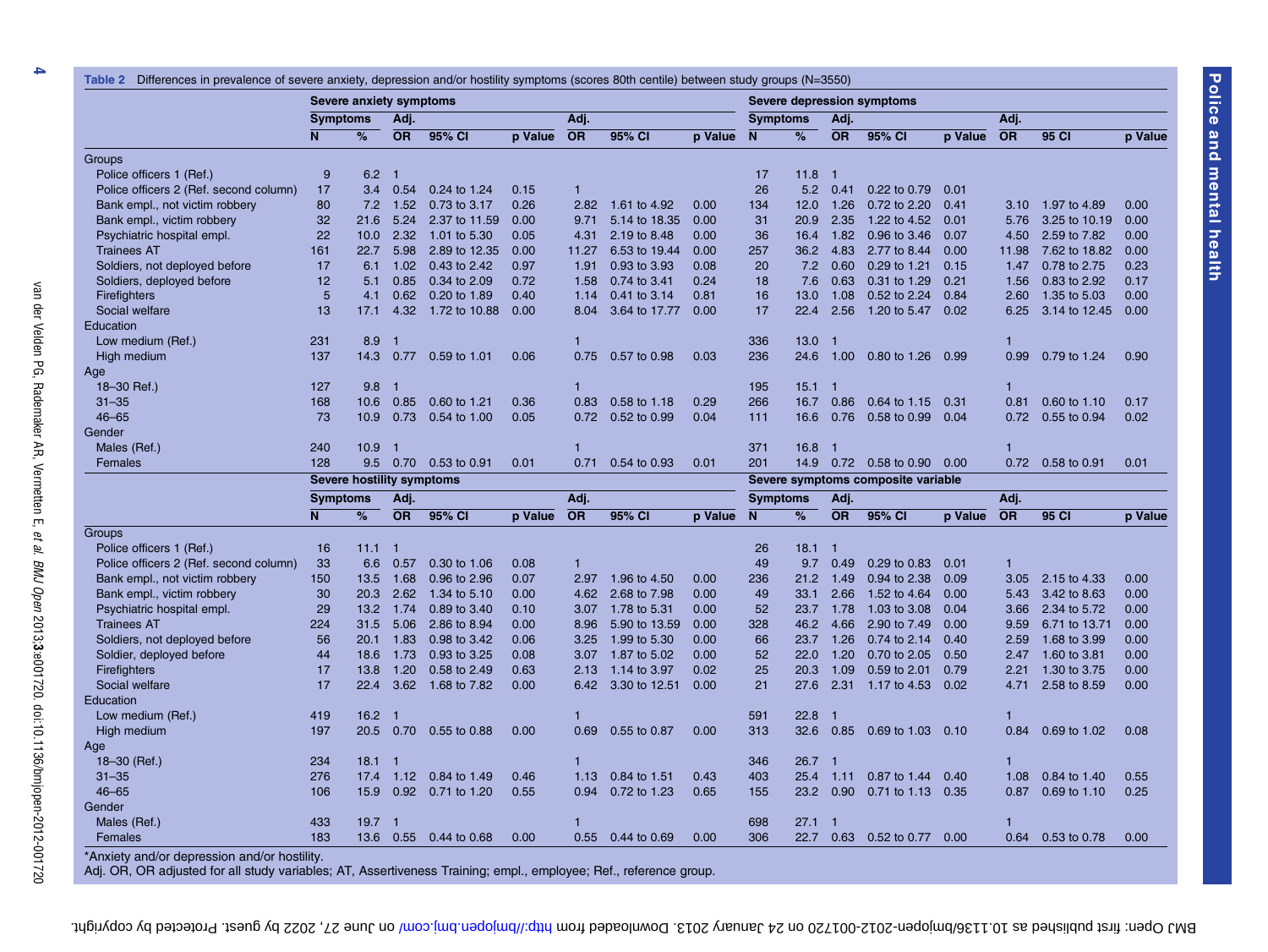|                                        |                         | Very severe anxiety symptoms   |              |                         |            |              |                          |           | Very severe depression symptoms |                                         |              |                         |            |                |                          |         |
|----------------------------------------|-------------------------|--------------------------------|--------------|-------------------------|------------|--------------|--------------------------|-----------|---------------------------------|-----------------------------------------|--------------|-------------------------|------------|----------------|--------------------------|---------|
|                                        | <b>Symptoms</b>         |                                | Adj.         |                         |            | Adj.         |                          |           | <b>Symptoms</b>                 |                                         | Adj.         |                         |            | Adj.           |                          |         |
|                                        | $\overline{\mathsf{N}}$ | %                              |              | OR 95% CI               | p Value OR |              | 95% CI                   | p Value N |                                 | %                                       |              | OR 95% CI               | p Value OR |                | 95% CI                   | p Value |
| Groups                                 |                         |                                |              |                         |            |              |                          |           |                                 |                                         |              |                         |            |                |                          |         |
| Police officers 1 (Ref.)               | $\overline{2}$          | 1.4                            | $\mathbf{1}$ |                         |            |              |                          |           | $\overline{2}$                  | 1.4                                     | 1            |                         |            |                |                          |         |
| Police officers 2 (Ref. second column) | 3                       | 0.6                            |              | 0.41 0.07 to 2.50 0.34  |            |              |                          |           | $6\phantom{1}6$                 | 1.2                                     |              | 0.86 0.17 to 4.32       | 0.86       | $\mathbf{1}$   |                          |         |
| Bank empl., not victim robbery         | 9                       | 0.8                            |              | 0.73 0.15 to 3.56 0.69  |            |              | 1.74 0.45 to 6.78 0.42   |           | 30                              | 2.7                                     |              | 2.09 0.48 to 9.03       | 0.33       |                | 2.41 0.96 to 6.02 0.06   |         |
| Bank empl., victim robbery             | $\overline{7}$          | 4.7                            |              | 4.08 0.81 to 20.62 0.09 |            |              | 9.81 2.44 to 39.50 0.00  |           | 13                              | 8.8                                     |              | 7.22 1.58 to 33.11 0.01 |            |                | 8.35 3.06 to 22.80 0.00  |         |
| Psychiatric hospital empl.             | $\mathbf{1}$            | 0.5                            |              | 0.38 0.03 to 4.41 0.44  |            |              | 0.91 0.09 to 9.12 0.94   |           | 13                              | 5.9                                     |              | 4.92 1.07 to 22.71 0.04 |            |                | 5.68 2.06 to 15.64 0.00  |         |
| <b>Trainees AT</b>                     | 32                      | 4.5                            |              | 3.20 0.70 to 14.53 0.13 |            |              | 7.67 2.18 to 27.04 0.00  |           | 69                              | 9.7                                     |              | 8.39 1.97 to 35.67 0.00 |            |                | 9.70 4.02 to 23.44 0.00  |         |
| Soldiers, not deployed before          | $\overline{2}$          | 0.7                            |              | 0.54 0.07 to 4.14 0.55  |            |              | 1.30 0.20 to 8.38 0.78   |           | $\mathbf{1}$                    | 0.4                                     |              | 0.22 0.02 to 2.52 0.22  |            |                | 0.26 0.03 to 2.19 0.21   |         |
| Soldiers, deployed before              | $\Omega$                | 0.0                            | <b>NA</b>    |                         |            |              |                          |           | $\overline{2}$                  | 0.8                                     |              | 0.56 0.08 to 4.09       | 0.57       |                | $0.65$ 0.13 to 3.30 0.61 |         |
| <b>Firefighters</b>                    | $\Omega$                | 0.0                            | <b>NA</b>    |                         |            |              |                          |           | $\overline{2}$                  | 1.6                                     |              | 1.12 0.15 to 8.06       | 0.91       |                | 1.30 0.26 to 6.52 0.75   |         |
| Social welfare                         | 1                       | 1.3                            |              | 1.04 0.09 to 12.24 0.97 |            |              | 2.50 0.25 to 25.41 0.44  |           | $\overline{4}$                  | 5.3                                     |              | 4.63 0.81 to 26.49 0.08 |            |                | 5.34 1.43 to 19.96 0.01  |         |
| Education                              |                         |                                |              |                         |            |              |                          |           |                                 |                                         |              |                         |            |                |                          |         |
| Low medium (Ref.)                      | 29                      | 1.1                            | $\mathbf{1}$ |                         |            |              |                          |           | 82                              | 3.2                                     | 1            |                         |            |                |                          |         |
| High medium                            | 28                      | 2.9                            |              | 1.19 0.64 to 2.21       | 0.58       |              | 1.20 0.64 to 2.24        | 0.56      | 60                              | 6.2                                     |              | 0.87 0.59 to 1.30       | 0.50       |                | 0.87 0.59 to 1.30 0.51   |         |
| Age                                    |                         |                                |              |                         |            |              |                          |           |                                 |                                         |              |                         |            |                |                          |         |
| 18-30 (Ref.)                           | 16                      | 1.2                            | $\mathbf{1}$ |                         |            |              |                          |           | 52                              | 4.0                                     | $\mathbf{1}$ |                         |            |                |                          |         |
| $31 - 35$                              | 32                      | 2.0                            |              | 0.98 0.40 to 2.42       | 0.96       |              | 0.99 0.39 to 2.49        | 0.98      | 67                              | 4.2                                     |              | 1.18 0.68 to 2.04       | 0.56       |                | 1.18 0.68 to 2.05        | 0.57    |
| $46 - 65$                              | 9                       | 1.3                            |              | 1.15 0.53 to 2.49       | .72        |              | 1.16 0.52 to 2.59 0.71   |           | 23                              | 3.4                                     |              | 0.93 0.56 to 1.53       | 0.76       |                | 0.92 0.56 to 1.54 0.76   |         |
| Gender                                 |                         |                                |              |                         |            |              |                          |           |                                 |                                         |              |                         |            |                |                          |         |
| Males (Ref.)                           | 41                      | 1.9                            | $\mathbf{1}$ |                         |            |              |                          |           | 86                              | 3.9                                     | 1            |                         |            |                |                          |         |
| Females                                | 16                      | 1.2                            |              | 0.61 0.32 to 1.17 0.14  |            |              | 0.62 0.32 to 1.19 0.15   |           | 56                              | 4.2                                     |              | 0.79 0.53 to 1.18       | 0.25       |                | 0.80 0.54 to 1.19 0.27   |         |
|                                        |                         |                                |              |                         |            |              |                          |           |                                 |                                         |              |                         |            |                |                          |         |
|                                        |                         | Very severe hostility symptoms |              |                         |            |              |                          |           |                                 | Very severe symptoms composite variable |              |                         |            |                |                          |         |
|                                        | <b>Symptoms</b>         |                                | Adj.         |                         |            | Adj.         |                          |           | <b>Symptoms</b>                 |                                         | Adj.         |                         |            | Adj.           |                          |         |
|                                        | N                       | %                              |              | OR 95% CI               | p Value OR |              | 95% CI                   | p Value N |                                 | %                                       |              | OR 95% CI               | p Value OR |                | 95% CI                   | p Value |
| Groups                                 |                         |                                |              |                         |            |              |                          |           |                                 |                                         |              |                         |            |                |                          |         |
| Police officers 1 (Ref.)               | $\overline{2}$          | 1.4                            | $\mathbf{1}$ |                         |            |              |                          |           | 3                               | 2.1                                     | 1            |                         |            |                |                          |         |
| Police officers 1 (Ref. second column) | 5                       | 1.0                            |              | 0.73 0.14 to 3.79       | 0.70       | 1            |                          |           | $\overline{7}$                  | 1.4                                     |              | 0.67 0.17 to 2.62 0.56  |            | $\mathbf{1}$   |                          |         |
| Bank empl., not victim robbery         | 28                      | 2.5                            |              | 1.67 0.38 to 7.31       | 0.50       |              | 2.25 0.83 to 6.12 0.11   |           | 51                              | 4.6                                     |              | 2.31 0.70 to 7.64 0.17  |            |                | 3.42 1.50 to 7.78 0.00   |         |
| Bank empl., victim robbery             | 9                       | 6.1                            |              | 4.41 0.92 to 21.20 0.06 |            |              | 5.97 1.92 to 18.54 0.00  |           | 19                              | 12.8                                    |              | 7.16 2.04 to 25.10 0.00 |            |                | 10.63 4.31 to 26.21 0.00 |         |
| Psychiatric hospital empl.             | $\overline{7}$          | 3.2                            |              | 2.40 0.48 to 12.07 0.29 |            |              | 3.23 0.98 to 10.65 0.05  |           | 16                              | 7.3                                     |              | 4.02 1.13 to 14.36 0.03 |            |                | 5.95 2.36 to 15.05 0.00  |         |
| <b>Trainees AT</b>                     | 44                      | 6.2                            |              | 5.71 1.32 to 24.72 0.02 |            |              | 7.71 2.90 to 20.49 0.00  |           | 96                              | 13.5                                    |              | 8.38 2.55 to 27.51 0.00 |            |                | 12.43 5.55 to 27.83 0.00 |         |
| Soldiers, not deployed before          | $\overline{7}$          | 2.5                            |              | 1.26 0.25 to 6.42 0.78  |            |              | 1.70 0.51 to 5.72 0.39   |           | 8                               | 2.9                                     |              | 1.12 0.29 to 4.43       | 0.87       |                | 1.67 0.58 to 4.82 0.34   |         |
| Soldiers, deployed before              | $\overline{4}$          | 1.7                            |              | 1.02 0.18 to 5.75 0.99  |            |              | 1.38 0.36 to 5.30 0.64   |           | 6                               | 2.5                                     |              | 1.10 0.27 to 4.54 0.89  |            |                | 1.64 0.54 to 5.00 0.38   |         |
| <b>Firefighters</b>                    | $\overline{2}$          | 1.6                            |              | 1.07 0.15 to 7.76 0.94  |            |              | 1.49 0.28 to 7.78 0.64   |           | 3                               | 2.4                                     |              | 1.11 0.22 to 5.59       | 0.90       |                | 1.66 0.42 to 6.51 0.47   |         |
| Social welfare                         | $\overline{7}$          | 9.2                            |              | 9.20 1.81 to 46.91 0.01 |            |              | 12.57 3.73 to 42.40 0.00 |           | 9                               | 11.8                                    |              | 7.68 1.97 to 29.89 0.00 |            |                | 11.41 4.01 to 32.45 0.00 |         |
| Education                              |                         |                                |              |                         |            |              |                          |           |                                 |                                         |              |                         |            |                |                          |         |
| Low medium (Ref.)                      | 78                      | 3.0                            | $\mathbf{1}$ |                         |            | 1            |                          |           | 134                             | 5.2                                     | 1            |                         |            |                |                          |         |
| High medium                            | 37                      | 3.9                            |              | 0.62 0.39 to 0.99       | 0.05       |              | 0.62 0.39 to 0.99        | 0.05      | 84                              | 8.7                                     |              | 0.79 0.56 to 1.10       | 0.16       |                | 0.79 0.56 to 1.10 0.16   |         |
| Age                                    |                         |                                |              |                         |            |              |                          |           |                                 |                                         |              |                         |            |                |                          |         |
| 18-30 (Ref.)                           | 53                      | 4.1                            | $\mathbf{1}$ |                         |            | $\mathbf{1}$ |                          |           | 88                              | 6.8                                     | $\mathbf{1}$ |                         |            |                |                          |         |
| $31 - 35$                              | 44                      | 2.8                            |              | 1.56 0.85 to 2.85       | 0.15       |              | 1.67 0.89 to 3.11        | 0.11      | 96                              | 6.0                                     |              | 1.28 0.82 to 2.02       | 0.28       |                | 1.31 0.83 to 2.06        | 0.25    |
| $46 - 65$                              | 18                      | 2.7                            |              | 0.87 0.49 to 1.54 0.63  |            |              | 0.95 0.52 to 1.72 0.86   |           | 34                              | 5.1                                     |              | 0.92 0.60 to 1.39       | 0.69       |                | 0.94 0.61 to 1.44 0.77   |         |
| Gender                                 |                         |                                |              |                         |            |              |                          |           |                                 |                                         |              |                         |            |                |                          |         |
| Males (Ref.)                           | 66                      | 3.0                            | $\mathbf{1}$ |                         |            | 1            |                          |           | 130                             | 5.9                                     | 1            |                         |            | $\overline{1}$ |                          |         |
| Females                                | 49                      | 3.6                            |              | 0.87 0.55 to 1.35 0.53  |            |              | 0.88 0.56 to 1.37        | 0.56      | 88                              | 6.5                                     |              | 0.81 0.58 to 1.12 0.20  |            |                | 0.81 0.59 to 1.13 0.22   |         |

\*Anxiety and/or depression and/or hostility.

Adj. OR, OR adjusted for all study variables; AT, Assertiveness Training; empl., employee; NA, not applicable because the prevalence of very severe anxiety symptoms among firefighter is zero; Ref., reference group.

BMJ Open: first published as 10.1136/bm 2012/00-2120 on 24 Jaunel. Protection Deprotect Published as 10.0122 by guest. Protected by copyright.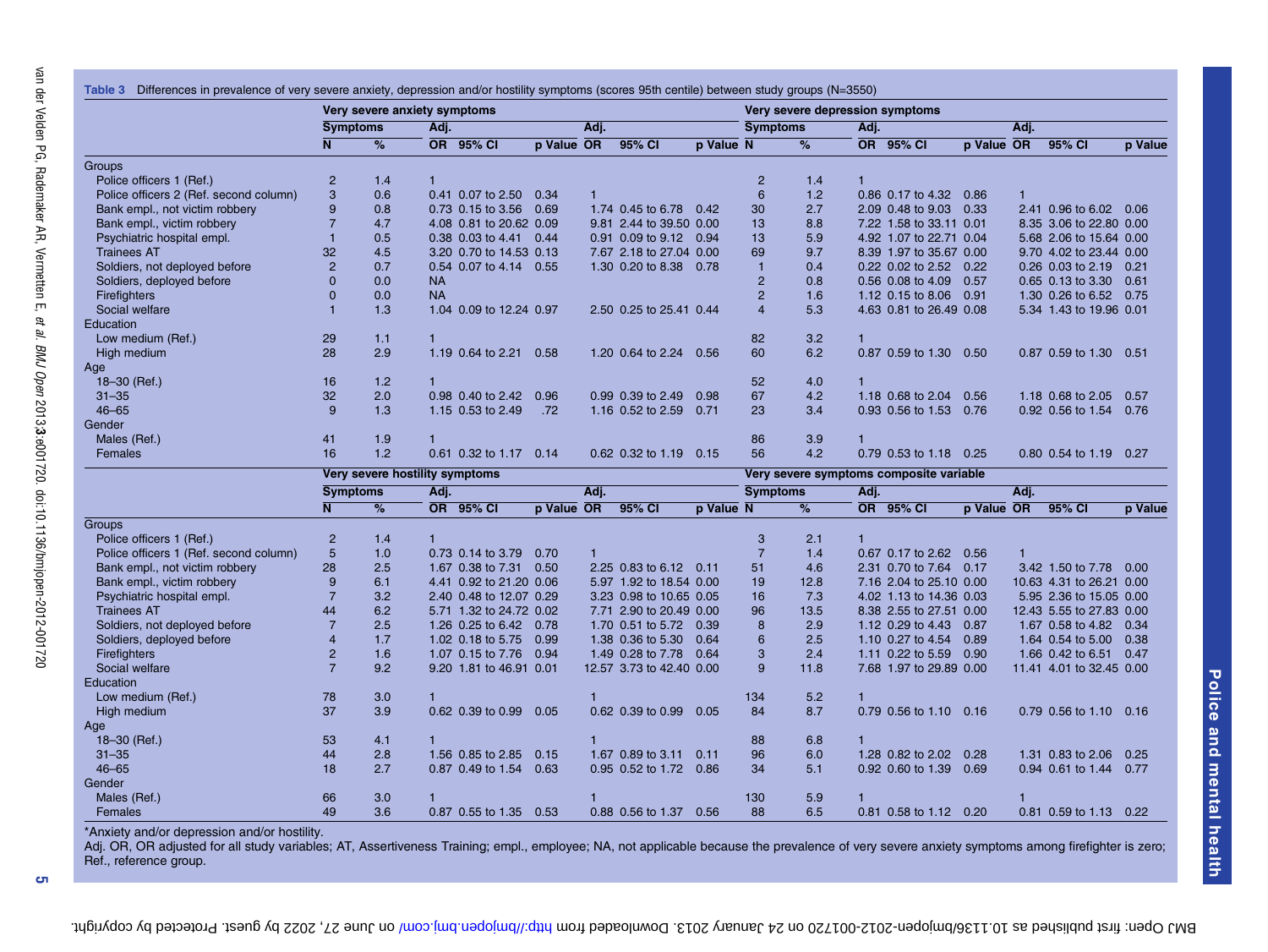to exhibit significantly lower mean scores on the 17-item sum score than employees of supermarkets, while the 2002 sample did not differ significantly from supermarket employees (Police<sup>2002</sup>: M=20.7, SD=5.9; Police<sup>2004</sup>: M=18.9, SD=4.37; Super market: M=22.6, SD=7.28).

## **DISCUSSION**

We found no indications that subclinical mental health problems, that is, severe symptoms were more prevalent among police officers than among other occupational groups in our comparative study. The same pattern was observed with respect to very severe symptoms, that is, a level of self-reported symptoms that may be indicative of the presence of mental disorders such as generalised anxiety disorder or major depressive disorder. Surprisingly, findings showed that officers in our comparative study were as healthy as study groups that are not considered high-risk professions, such as employees of banks (not victimised by robberies), supermarket employees, mental health-care professionals and soldiers before deployment. Moreover, they strongly differed from employees participating in an RET training because of mental health problems that were associated with a lack of assertiveness. Although we are not aware of a similar multicomparative study, these findings appear to be in line with the outcomes of a Dutch study on burnout among officers showing that officers had lower levels of emotional exhaustion than one large reference group consisting of various occupations,<sup>20</sup> a Norwegian study<sup>1</sup> showing that officers exhibited lower levels of emotional exhaustion (but higher levels of depersonalisation) than physicians, and the outcomes of the aforementioned studies.<sup>8 9</sup> However, these studies did not control of adjust for the possible confounding effects of demographics in contrast to our study.

How can these findings be explained? In the Dutch situation police officers follow a rigorous selection process: about 90% of those applying to the officer training programme is rejected (personal communication Dr Annika Smit, Dutch Police Academy). Moreover, officers are trained to deal and cope with critical incidents and as a consequence may be highly resilient to mental health problems.<sup>21</sup> This may explain why bank employees (not selected to cope with severe incidents nor trained as rigorously as police officers), who were confronted with bank robberies reported significantly more (severe and very severe) mental health disturbances.

Interestingly, in an older prospective study among police officers involved as body handlers in a disaster, no increases in health problems compared with predisaster levels were observed.<sup>22</sup> These findings seriously question the generally held belief that policing is a high-risk profession with respect to mental health: is it perhaps a (partial) myth? Either way, it reminds us of the debate on suicide among officers that once (in fact) has been described as an epidemic. $23$  However, the critical review on suicide among officers of Hem et  $a^{23}$  clearly

demonstrated that no evidence of an elevated suicide rate among officers actually exists and that previous research had serious methodological shortcomings.

Despite the strength of our study, that is, multiple comparison groups and controlling for age, gender and education, some possible limitations and characteristics should be discussed. First, although very high scores on the SCL-90-R (very severe symptoms) may be indicative of a mental disorder, we did not conduct clinical interviews to examine the prevalence of mental disorders such as generalised anxiety, major depression and PTSD across samples. Very severe symptoms are considered to be clinically relevant. According to the Dutch norm tables<sup>19</sup> the mean scores of a norm group of psychiatric patients on the subscales anxiety and depression were 26.0 (SD=9.9) and 41.9 (SD=14.8), respectively. In our total sample the mean scores of those with very severe anxiety and depression symptoms were 27.7 (SD=5.2) and 43.3 (SD=8.1), respectively. Therefore, it is not very likely that the prevalence rates obtained from clinicianrated instruments would be (much) higher than the prevalence rates obtained by self-report measures such as the SCL-90-R. $^{24}$ 

Second, we were not able to compare the prevalence of PTSD across our study samples. Therefore, it is possible that the prevalence of PTSD among police officers is higher than among the other study groups. However, given the marked overlap of PTSD symptoms with other disorders and the typical comorbidity rates of PTSD with for instance depression, $25 \times 26$  it is unlikely that police officers with PTSD, did not suffer from other severe mental health disturbances. Indeed, a large study among UK military personnel  $(N=10069)^{27}$  showed that 344 of the 394 PTSD cases (87.3%) reported severe mental health problems, that is, were GHQ cases (high scores on the General Health Questionnaire). Only a small group of PTSD cases (N=50, 12.7%) were not identified as being a GHQ case (prof. Roberto Rona, personal communication). Control analyses among another sample (N=67) of Dutch employees seeking treatment at the Institute for Psychotrauma for (probable) PTSD following various traumatic events, showed similar results. In total, 86.6% (N=58) of the (probable) PTSD cases (N=67, Scores on the Impact of Event Scale of 35 or more<sup>28</sup>) also reported very severe mental health problems according to our composite variable of very severe symptoms. These findings are in line with previous research, $29^{30}$  demonstrating that PTSD and SCL-90-R scores are strongly associated. Thus, an increased prevalence rate for PTSD in the absence of marked mental health problems would be highly unlikely.

Third, the two groups of officers were not drawn from national samples of officers. Group 1 was obtained in the eastern part of the Netherlands, but group 2 consisted of officers from several regions in the Netherlands (mainly east, mid and west). We have no data on the non-response of group 1. Although both groups did not differ in prevalence rates of very severe anxiety, depression and hostility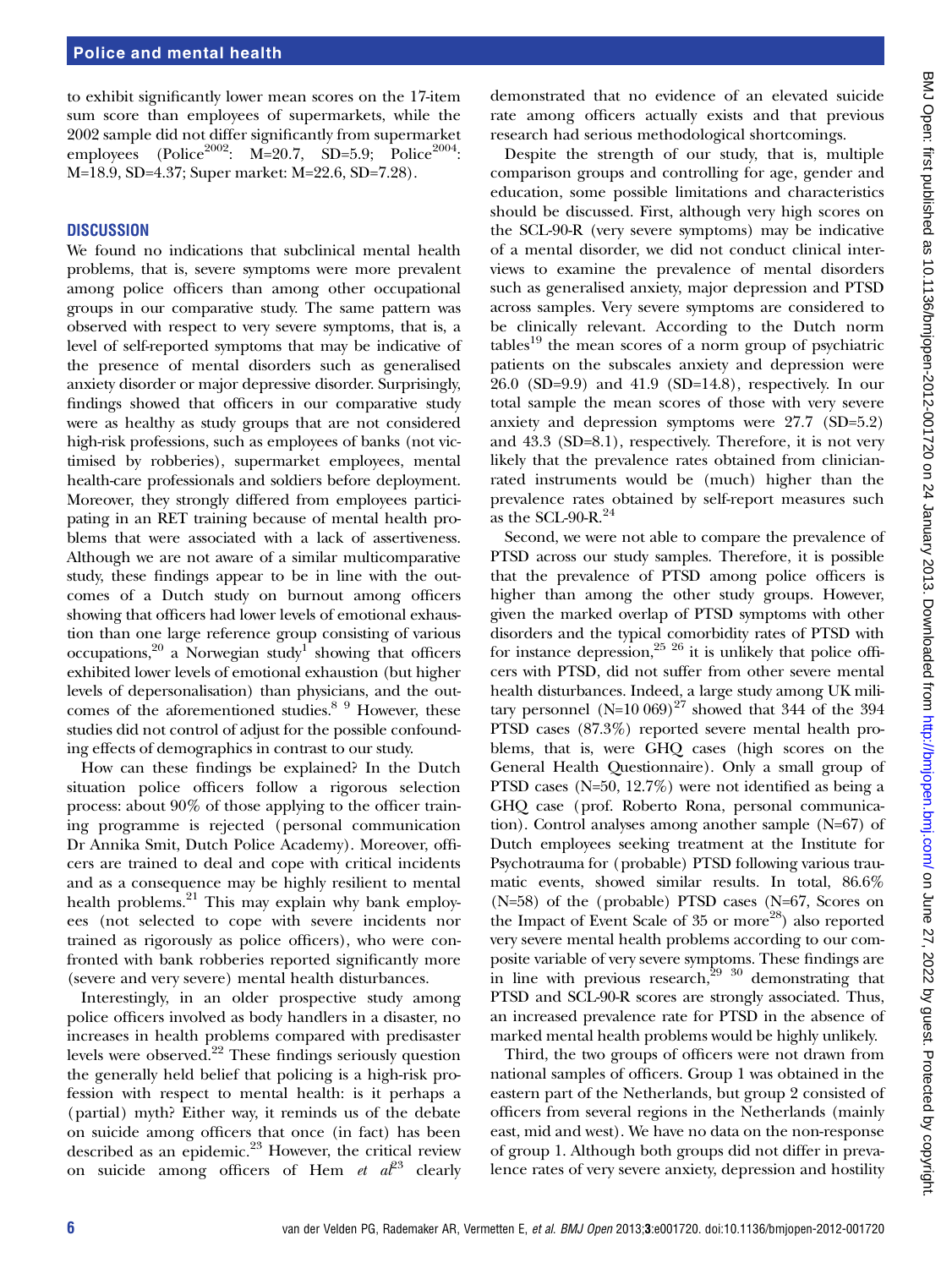symptoms (ie, clinical level of symptoms), significant differences were found in the prevalence of severe depression symptoms (80th percentile). This may reflect the normal variety of the prevalence of symptoms among subsamples within one occupational group. In addition, table 2 showed that females in our study less often had severe symptoms than males (although the prevalence of very severe symptoms did not differ between both subgroups) while in the general population the opposite is found.<sup>19</sup> However, our study samples do not reflect the general population (see table 1). We used the Dutch norm tables for males and females: the cuf-offs scores for females are slightly higher than for males to enable such comparisons.<sup>19</sup>

Finally, one could hypothesise that the data of our study groups were not obtained very recently and that for instance the current prevalence of mental health problems among police officers is (much) higher. The data were in fact obtained in the period 1991–2007. It is possible in principle that the stability of the prevalence of assessed clinical and subclinical symptoms varied across the study groups during this period. Therefore we cannot rule out the possibility that for instance mental health problems among police officers increased over these years, while those of bank employees decreased and those of soldiers remained stable. Unfortunately, we are not aware of any study assessing and demonstrating differences in trajectories of prevalence between the study groups over a period of 16 years. However, epidemiological studies among the general population examining 12-month prevalence of mental disorders may shed more light on this issue. Kessler et  $a^{\beta}$ <sup>1</sup> showed that the 12-month prevalence of any mental disorder was more or less stable over a 10-year period, that is, 29.5% and 26.2%, respectively. With respect to the Netherlands, the NEMESIS study<sup>32</sup> showed similar outcomes: in contrast to the expectations of mental health professional the 12-months prevalence remained stable at about  $17\%$ <sup>33</sup> in a similar period. These important results suggest that, although the studies were conducted among the general population, it is more likely that the prevalence of assessed mental health problems was relatively stable and did not differ significantly across occupational groups over time.

Participants of all 11 study groups were inhabitants of the Netherlands. Therefore, future research is warranted to examine to what extent our findings can be generalised to countries with different political, social, medical and legal systems, and selection and training procedures of officers. We were not able to control for other influential factors such as organisational characteristics. Finally, we did not examine the extent of substance use such as the consumption of alcohol and smoking. Although the outcomes of Sterud et  $a\tilde{b}^4$  did not support the notion of a strong relationship between occupational stress and alcohol use in police officers, it is unclear as to whether alcohol use differs from the other groups in our study.

# CONCLUSIONS

Despite these limitations, the present study demonstrates that, although policing is generally viewed as a high-risk profession, mental health disturbances are not more prevalent in police officers as compared with various other occupational cohorts in our study. Several of these groups such as bank employees (not being robbed) and supermarket employees, as well as soldiers before deployment are typically not considered to be 'high-risk professions'. These findings suggest that the positive effects on the mental health of police offices of the selection process, self-selection and resilience, given the amount of potential stressful and traumatic events they encounter during their career, should not be underestimated.

#### Author affiliations

<sup>1</sup> Institute for Psychotrauma, Diemen, The Netherlands <sup>2</sup>INTERVICT, Tilburg University, Tilburg, The Netherlands <sup>3</sup>Arq Psychotrauma Expert Group, Diemen, The Netherlands 4 Military Mental Health Research Center and University Medical Center Utrecht, Utrecht, The Netherlands 5 Occupational health services ARBOUNIE, Dordrecht, The Netherlands <sup>6</sup>The Netherlands Institute for Health Services Research, Utrecht,

The Netherlands

<sup>7</sup>National Institute for Public Health and the Environment, Bilthoven, The Netherlands

Acknowledgements We would like to express our gratitude to Professor RJ Rona (Institute of Psychiatry, King's College London) for his courteous help that is, providing us the cross tabulation data on PTSD and GHQ cases among UK military. In addition, we like to thank M Bosmans (MSc) and A Pemberton (PhD, INTERVICT, Tilburg University) for their help and support and A Smit (PhD, Dutch Police Academy) for providing information on the selection process of officers.

Contributors PGV, designed the present multicomparative study in collaboration with all other authors, and wrote the first draft. He conducted the statistical analyses in collaboration with ARR. All authors were involved in interpreting the results of the analyses and writing the final version of the manuscript. All authors approved the final version. The data of this multicomparative study were obtained from previous studies from PGV, ARR, EV, M-AP and LG.

Funding This research received no specific grant from any funding agency in the public, commercial or not-for-profit sectors.

## Competing interests None.

Ethics approval This multicomparative cohort study contains eight different occupational groups, obtained from previous research. For three study groups ( police and firefighters) approval from an ethics committee was obtained that is, of TNO Bilthoven, The Netherlands. For the soldier study groups, approval was obtained from the institutional review board of the University Medical Center Utrecht, The Netherlands. For the other studies (or groups), due to the nature of the study, no approval was needed.

Provenance and peer review Not commissioned; externally peer reviewed.

Data sharing statement There are no additional data available.

## **REFERENCES**

- Berg AM, Hem E, Lau B, et al. An exploration of job stress and health in the Norwegian police service: cross sectional study. J Occup Med Toxicol 2006;1:26.
- 2. Maguen S, Metzler TJ, McCaslin SE, et al. Routine work environment stress and PTSD symptoms in police officers. J Nerv Ment Dis 2009;197:754–60.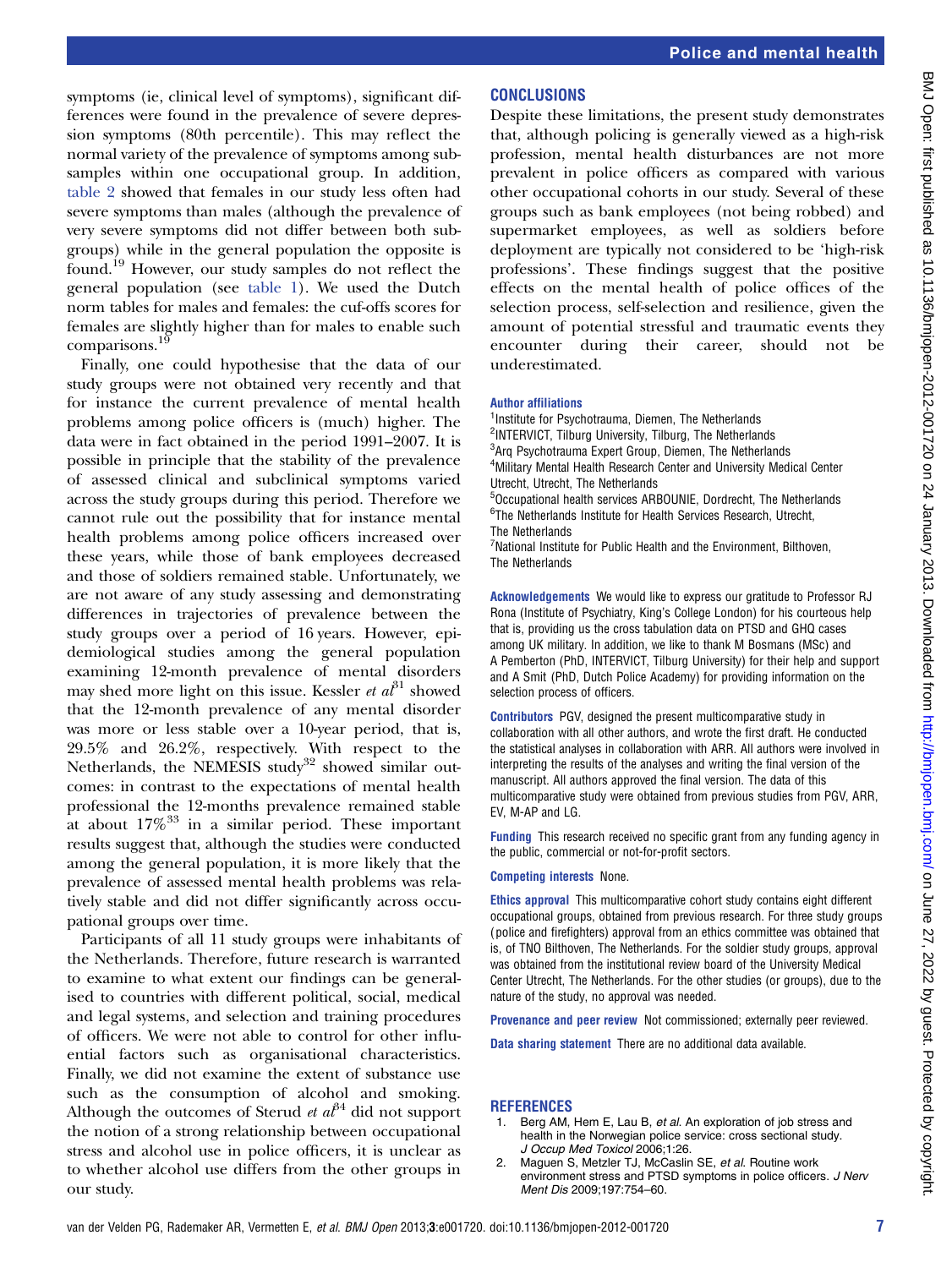# Police and mental health

- 3. Stephens C, Miller I. Traumatic experiences and posttraumatic stress disorder in the New Zealand police. Policing 1998;21:178–91.
- 4. Hartley TA, Violanti JM, Fekedulegn D, et al. Associations between major life events, traumatic incidents, and depression among Buffalo police officers. Int J Emerg Ment Health 2007;9:25–35.
- 5. van der Velden PG, Kleber RJ, Grievink L, et al. Confrontations with aggression and mental health problems in police officers: the role of organizational stressors, life-events and previous mental health problems. Psychol Trauma Theory Res Pract Policy 2010;2:135-
- 6. Liberman AM, Best SR, Metzler TJ, et al. Routine occupational stress and psychological distress in police. Policing 2002;25:421–39.
- 7. Huddleston L, Stephens C, Paton D. An evaluation of traumatic and organizational experiences on the psychological health of New Zealand police recruits. Work 2007;28:199–207.
- 8. Johnson S, Cooper C, Cartwright S, et al. The experience of work-related stress across occupations. J Manag Psychol 2005;20:178–87.
- 9. Hart PM, Wearing AJ, Headey B. Police stress and well-being: integrating personality, coping and daily work experiences. J Occup Organ Psychol 1995;68:133–65.
- 10. van der Velden PG, Grievink L, Dusseldorp A, et al. Health victims Enschede fireworks disaster (In Dutch). Zaltbommel/Bilthoven, The Netherlands: Instituut voor Psychotrauma (IvP)/Rijksinstituut voor Volksgezondheid en Milieu (RIVM), 2002.
- 11. van der Velden PG, van der Burg S, Steinmetz CHD, et al. Victim of bank robberies (In Dutch). Houten, the Netherlands: Bohn Stafleu Van Loghem, 1992.
- 12. van der Velden PG, Herpers TMM. Aggression in a psychiatric hospital (in Dutch). Gedrag Gezondheid 1994;5:209-18.
- 13. van der Velden PG, Kleber RJ, van Oostrom I. StressMonitor manual (In Dutch) Zaltbommel, The Netherlands: Instituut voor Psychotrauma/S&N, 2000.
- 14. Rademaker AR, van Zuiden M, Vermetten E, et al. Type D personality and the development of PTSD symptoms: a prospective study. J Abnorm Psychol 2011;120:299–307.
- 15. van der Velden PG, Christiaanse B, Kleber RJ, et al. The effects of disaster exposure and post-disaster critical incidents on intrusions, avoidance and health problems among firefighters: a comparative study. Stress Trauma Crisis Int J 2006;9:73–93.
- 16. Portengen MAF. Aggression and violence in social welfare (In Dutch). Amsterdam, The Netherlands: Corvu/AMC Amsterdam, 1995.
- 17. van der Velden PG. Investigation of unsafe situations in supermarkets (In Dutch). Zaltbommel, The Netherlands: Instituut voor Psychotrauma, 1996.
- 18. Derogatis LR. SCL-90-R: administration, scoring and procedures manual-I for the R(evised) version. Baltimore, USA: Johns Hopkins University School of Medicine, Clinical Psychometrics Research Unit, 1977.
- 19. Arrindell WA, Ettema JHM. SCL-90-R manual (In Dutch). Amsterdam/Lisse, The Netherlands: Swets & Zeitlinger/Swets Test publishers, 1986 and 2003.
- 20. Kop N, Euwema M, Schaufeli W. Burnout, job stress and violent behavior among Dutch police officers. Work Stress 1999;13:326–40.
- 21. Galatzer-Levy IR, Madan A, Neylan TC, et al. Peritraumatic and trait dissociation differentiate police officers with resilient versus symptomatic trajectories of posttraumatic stress symptoms. J Trauma Stress 2011;24:557–65.
- 22. Alexander DA, Wells A. Reactions of police officers to body handling after a major disaster: a before and after comparison. Br J Psychiatry 1991;159:547–55.
- 23. Hem E, Berg AM, Ekeberg AO. Suicide in police—a critical review. Suicide Life Threat Behav 2001;31:224–33.
- 24. Engelhard IM, van den Hout MA, Weerts J, et al. Deployment-related stress and trauma in Dutch soldiers returning from Iraq. Prospective study. Br J Psychiatry 2007;191:140–5.
- 25. Deering CG, Glover SG, Ready D, et al. Unique patterns of comorbidity in posttraumatic stress disorder from different sources of trauma. Compr Psychiatry 1996;37:336–46.
- 26. Blanchard EB, Buckley TC, Hickling EJ, et al. Posttraumatic stress disorder and comorbid major depression: is the correlation an illusion? J Anxiety Disord 1998;12:21–37.
- 27. Rona RJ, Jones M, Iversen A, et al. The impact of posttraumatic stress disorder on impairment in the UK military at the time of the Iraq war. J Psychiatry Res 2009;43:649-55.
- 28. Neal LA, Busutti W, Rollins JI, et al. Convergent validity of measures of post-traumatic stress disorder in a mixed military and civilian population. J Trauma Stress 1994;7:447-55.
- 29. Saunders BE, Arata Mandoki C, Kilpatrick D. Development of a crime-related post-traumatic stress disorder scale for women within the symptom checklist-90-revised. J Trauma Stress 1990;3:439–48.
- 30. Weathers FW, Litz BT, Keane TM, et al. The utility of the SCL-90-R for the diagnosis of war-zone related posttraumatic stress disorder. J Trauma Stress 1996;9:111–28.
- 31. Kessler RC, Chiu WT, Demler O, et al. Prevalence, severity, and comorbidity of 12-month DSM-IV disorders in the National Comorbidity Survey Replication. Arch Gen Psychiatry 2005;62:617–27.
- 32. Vollebergh WAM, Iedema J, Bijl RV, et al. The structure and stability of common mental disorders: the Nemesis-study. Arch Gen Psychiatry 2001;58:597–603.
- 33. de Graaf R, ten Have M, van Dorsselaer S. De psychische gezondheid van de Nederlandse bevolking NEMESIS-2: Opzet en eerste resultaten [The mental health of the Dutch population NEMISIS-2: Design and first results. In Dutch]. Utrecht, The Netherlands: Trimbos.
- 34. Sterud T, Hem E, Ekeberg O, et al. Occupational stress and alcohol use: a study of two nationwide samples of operational police and ambulance, personnel in Norway. Stud Alcohol Drugs 2007;68:896–904.

## APPENDIX A1

Table A1